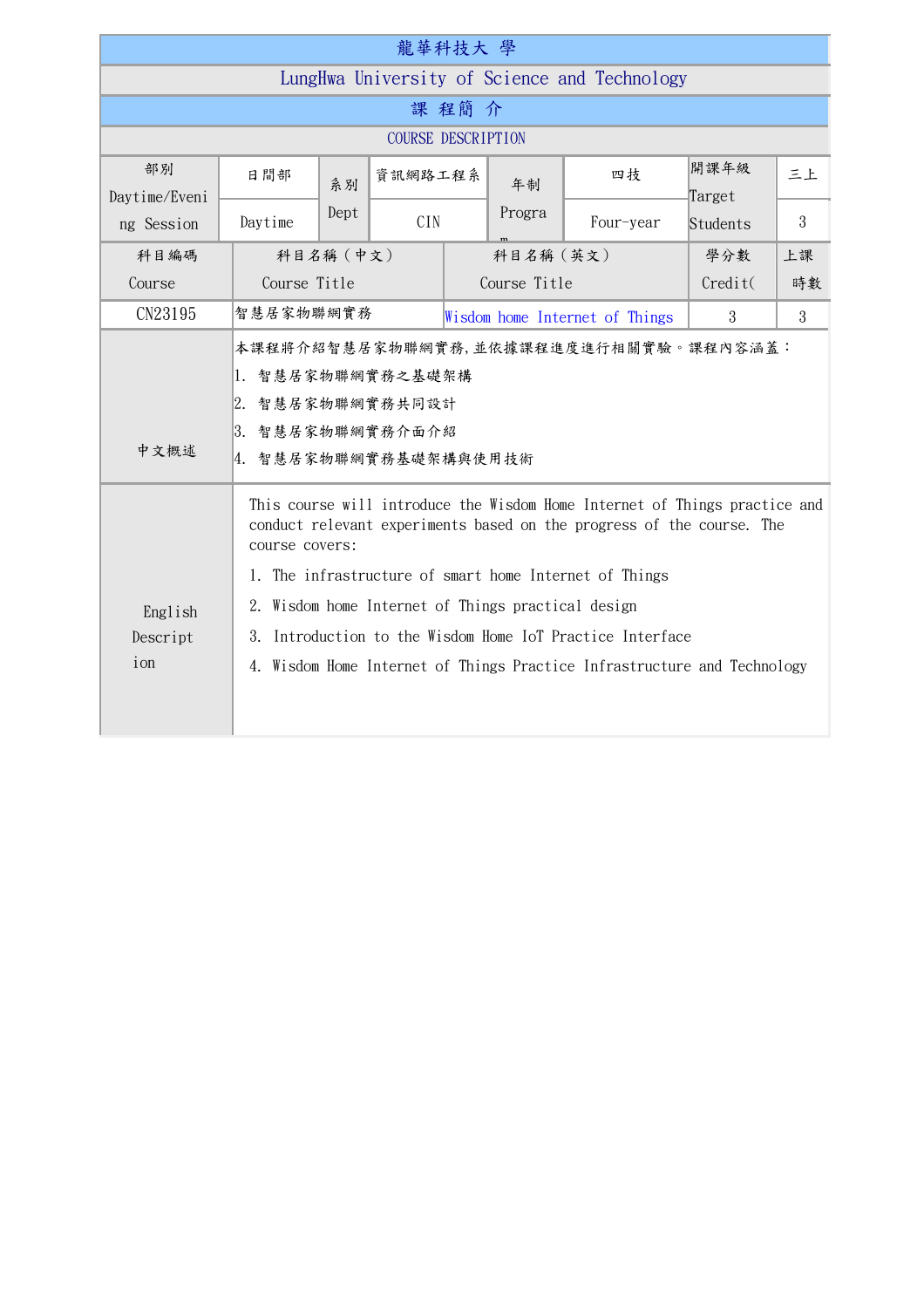## 課程綱要表

| 系科名稱:資訊網路工程系                                            |                                                              |     |      |  |  |  |  |  |  |
|---------------------------------------------------------|--------------------------------------------------------------|-----|------|--|--|--|--|--|--|
| 科目名稱:智慧居家物聯網實務                                          |                                                              |     |      |  |  |  |  |  |  |
|                                                         | 英文科目名稱: Wisdom home Internet of Things                       |     |      |  |  |  |  |  |  |
| 學年、學期、學分數:                                              | 第3學年、第1學期、3學分                                                |     |      |  |  |  |  |  |  |
| 先修科目或先備能力:                                              |                                                              |     |      |  |  |  |  |  |  |
|                                                         | 教學目標: 1. 使學生了解數值方法之基本知識(知識)(30.2%)                           |     |      |  |  |  |  |  |  |
| 2. 能具備數值方法分析及設計應用能力(技能)(64.7%)                          |                                                              |     |      |  |  |  |  |  |  |
|                                                         | 3. 能具備資訊從業人員之專業態度(態度)(5.1%)                                  |     |      |  |  |  |  |  |  |
|                                                         | 4. 能瞭解數值方法應用之發展情形(其他)                                        |     |      |  |  |  |  |  |  |
| 教授物件導向程式語言                                              |                                                              |     |      |  |  |  |  |  |  |
| 教材大網:                                                   |                                                              |     |      |  |  |  |  |  |  |
| 單元主題                                                    | 教學參                                                          | 備註  |      |  |  |  |  |  |  |
|                                                         | 內容網要                                                         | 考節數 |      |  |  |  |  |  |  |
| 1. 智慧居家物聯網                                              | 介紹基礎架構                                                       | 12  |      |  |  |  |  |  |  |
| 實務之基礎架構<br>2. 智慧居家物聯網                                   | 介紹智慧居家物聯網實務共同設計                                              |     |      |  |  |  |  |  |  |
| 實務共同設計                                                  |                                                              | 12  |      |  |  |  |  |  |  |
| 3. 智慧居家物聯網                                              | 介紹智慧居家物聯網實務介面介紹                                              | 15  |      |  |  |  |  |  |  |
| 實務介面介紹                                                  |                                                              |     |      |  |  |  |  |  |  |
| 4. 智慧居家物聯網                                              | 介紹智慧居家物聯網實務基礎架構與使用技術                                         | 15  |      |  |  |  |  |  |  |
| 實務基礎架構與使                                                |                                                              |     |      |  |  |  |  |  |  |
| 用技術                                                     |                                                              |     |      |  |  |  |  |  |  |
|                                                         | ※教學目標 (歸納為四項):分別為知識 (Knowledge)、技能 (Skills)、態度 (Attitudes)、其 |     |      |  |  |  |  |  |  |
| 他各一項                                                    |                                                              |     |      |  |  |  |  |  |  |
| ※單元主題:為各項知能之彙整                                          |                                                              |     |      |  |  |  |  |  |  |
| ※內容網要:為各項知能即一般知識、職業知識、態度;專業技術安全知識;專業基礎知                 |                                                              |     |      |  |  |  |  |  |  |
| 識, 加上補充之知能 ( 表 A8 上未列, 但為達知識或技能的完整性, 課程中需教              |                                                              |     |      |  |  |  |  |  |  |
| 授之技能及相關知識),撰寫方式係以不含動詞的知能內容方式呈現<br>※三者之關係:教學目標>單元主題>內容網要 |                                                              |     |      |  |  |  |  |  |  |
|                                                         |                                                              |     |      |  |  |  |  |  |  |
| ※本課程將培養學生下列能力:<br>養成計畫管理、有效溝通與團隊合作之能力                   |                                                              |     |      |  |  |  |  |  |  |
| 1.<br>2.<br>具體資訊網路工程專業領域知能                              |                                                              |     |      |  |  |  |  |  |  |
| 3.                                                      | 熟用專業技能所需之知識、技術、技能及工具的能力                                      |     |      |  |  |  |  |  |  |
| 4.                                                      | 確實執行標準作業程序,並執行、分析、解釋與應用實驗於改善實務技術的能力                          |     |      |  |  |  |  |  |  |
|                                                         | 檢核項目                                                         |     | 是否符合 |  |  |  |  |  |  |
|                                                         | 1. 是否將科目名稱、上課時數及學分數填入本表…………………………                            | 是■  |      |  |  |  |  |  |  |
|                                                         | 2. 是否將教學目標、綱要名稱或單元名稱填入本表………………………                            | 是■  | 否口   |  |  |  |  |  |  |
|                                                         | 3. 所填入的行業知能是否有考慮學生學習的順序性、邏輯性、連貫性、                            |     | 否□   |  |  |  |  |  |  |
|                                                         | 完整性………………………………………………………………                                  |     |      |  |  |  |  |  |  |
|                                                         | 4. 除了表 A6 所敘述的行業知能,是否有考慮到其他的知能,以成為一門                         | 是■  | 否口   |  |  |  |  |  |  |
|                                                         | 完整學科……………………………………………………………                                  | 是■  |      |  |  |  |  |  |  |
|                                                         |                                                              |     | 否口   |  |  |  |  |  |  |

## 填表說明:

## 1. 將一般及專業理論課程科目名稱、上課時數及學分數填入本表。